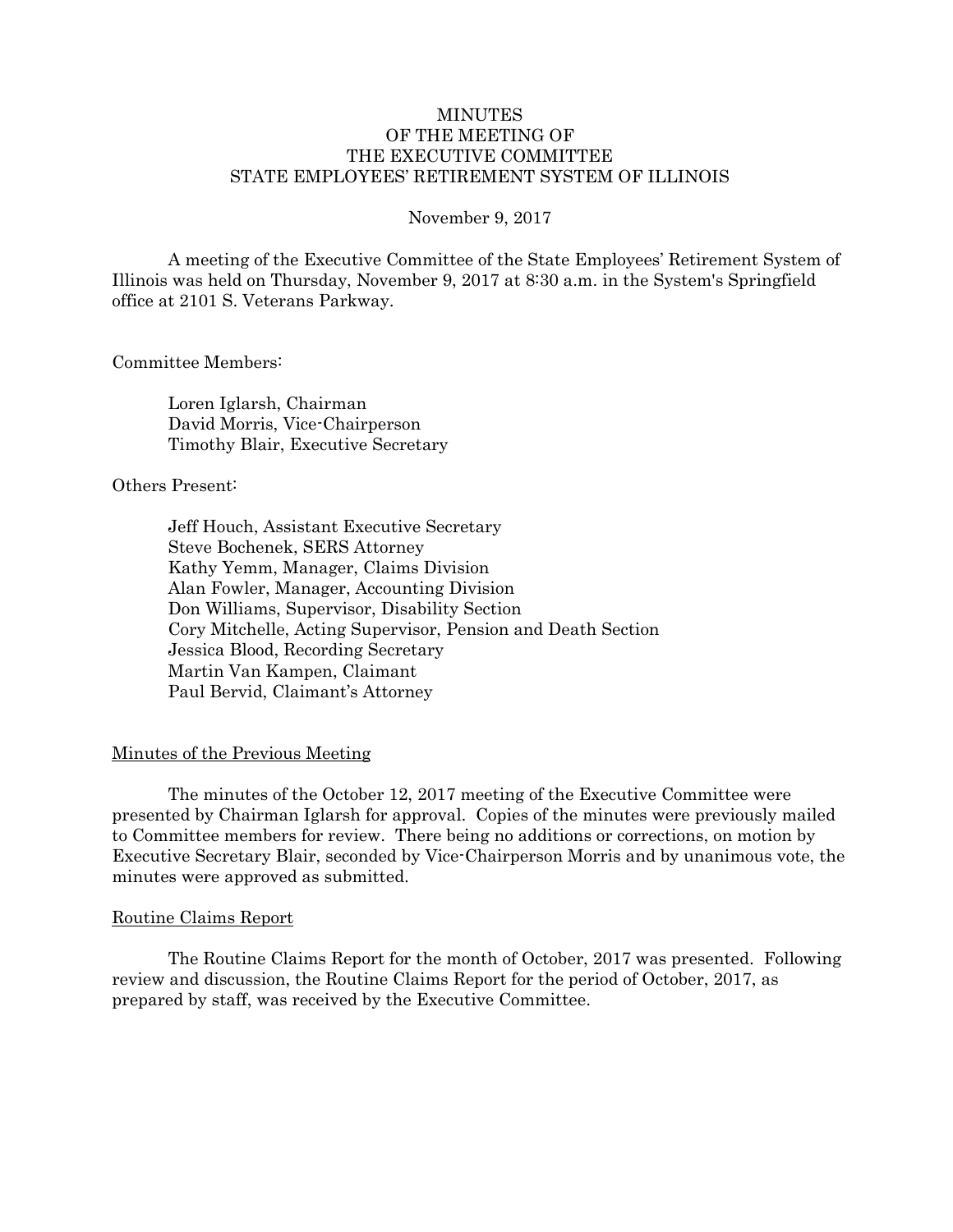# Old Business

### Joel Sanchez – Request to Recognize Beneficiary Designation Form Dated August 23, 2016

Maria Nildes Sanchez passed away on September 14, 2017. On September 14, 2016, SERS received a beneficiary designation form from Ms. Sanchez naming her two sons – Francisco O. Sanchez and Joel F. Sanchez as her beneficiaries for death benefits.

The beneficiary designation form was returned to Ms. Sanchez due to missing addresses for her beneficiaries. Ms. Sanchez's caregiver, Samantha Laureano, stated that she mailed the corrected beneficiary form to SERS but it was never received. Because SERS never received the beneficiary form with the beneficiaries' addresses included, Ms. Sanchez's death benefits have now been made payable to her estate.

Mr. Sanchez is requesting that SERS recognize Ms. Sanchez's beneficiary form dated August 23, 2016 as her true wishes and intent and pay death benefits to her designated beneficiaries in lieu of her estate.

After reviewing the case and some discussion, a motion was made by Chairman Iglarsh to approve Mr. Sanchez's request for SERS to recognize Maria Sanchez's beneficiary designation form dated August 23, 2016. The motion was seconded by Vice-Chairperson Morris and passed with Executive Secretary Blair abstaining from the vote.

## Dave Oleson - Occupational Disability – Re-appeal for 12 Month Waiver

Dave Oleson worked as a Correctional Officer for the State of Illinois Department of Corrections. He stopped working on January 7, 2008 and began a medical leave of absence on January 15, 2008. He has never returned to work.

Mr. Oleson is entitled to occupational disability benefits since the time he was placed on TTD benefits through the IWCC; he states that he was unaware of the 12 month filing rule and would like the Executive Committee to waive the filing limitation.

Dave Oleson is appealing the denial of his disability benefits. He is requesting that the 12 month rule be waived. He has been receiving TTD benefits since January 15, 2008. Mr. Oleson's appeal was initially denied at the January, 2017 meeting of the Executive Committee.

After some discussion, a motion was made by Executive Secretary Blair to uphold the denial of Mr. Oleson's request to waive the 12 month filing limitation, seconded by Vice Chairperson Morris. All were in favor.

## Brad Grotefendt - Occupational Disability – Waiver of 12 Month Filing Period

Brad Grotefendt works as in Lottery Sales for Illinois Lottery. He last worked on October 1, 2010. Mr. Grotefendt began a medical leave of absence on December 1, 2010 due to multiple injuries. He returned to work on October 15, 2011 and then went off work again on March 21, 2012. He began a medical leave on March 22, 2012 due to the same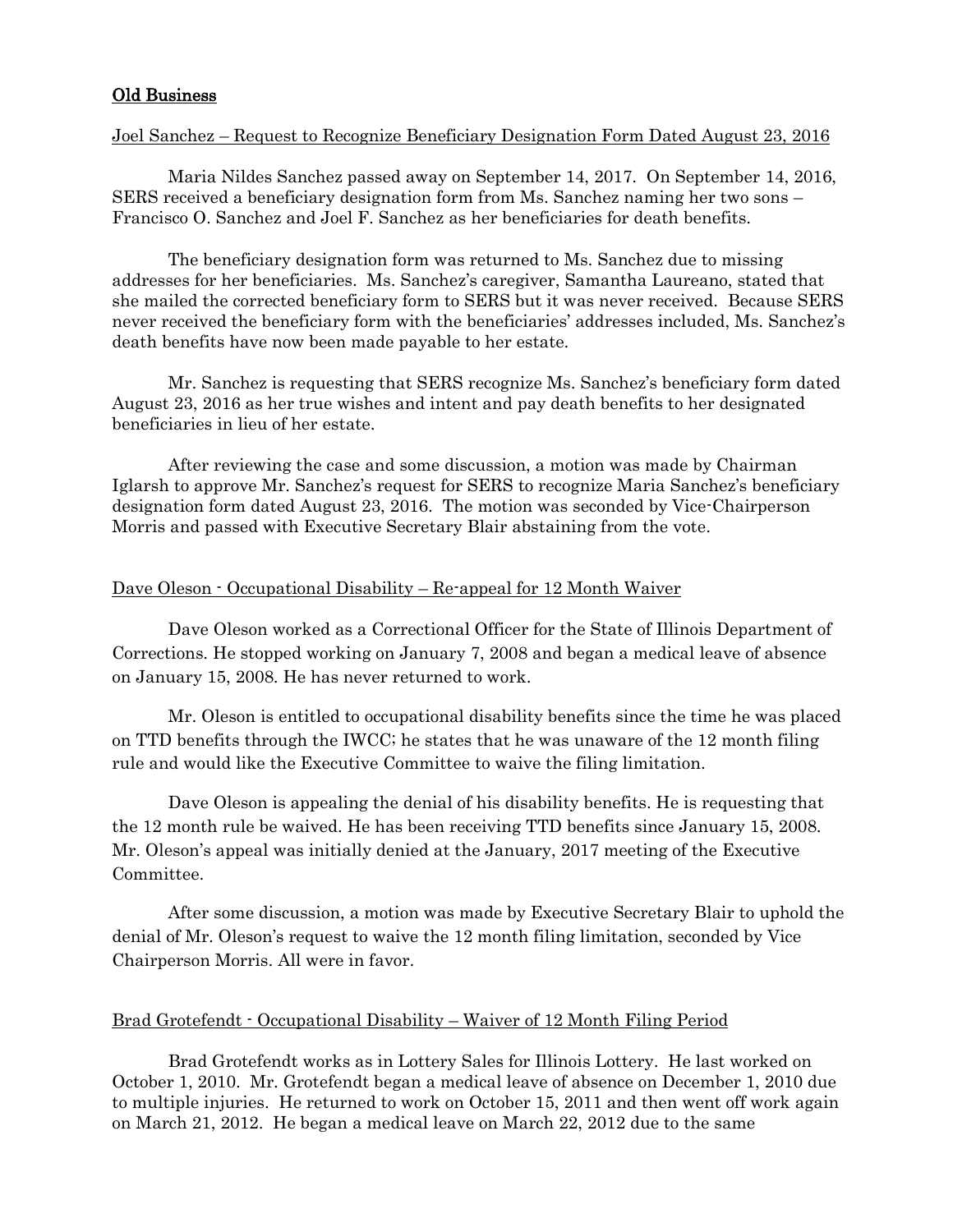impairments. Mr. Grotefendt underwent additional surgeries due to a separate medical issue.

Mr. Grotefendt states that he had trouble applying for benefits in a timely manner due to his health issues. He was paid Temporary Total Disability for this time period. He is requesting that the Executive Committee waive the 12 month filing limitation.

After reviewing the facts of the case, a motion was made by Chairman Iglarsh to approve Mr. Grotefendt's request to waive the 12 month filing limitation. The motion was seconded by Vice-Chairperson Morris and all were in favor.

## Julie Landrus – Occupational Disability – Waiver of 12 Month Filing Period

Julie Landrus works as a Mental Health Technician II for the Department of Human Services. Her last day of work was September 19, 2015 and she began her service connected leave of absence on September 27, 2015 due to injuries. She returned to work March 20, 2017.

Ms. Landrus is appealing the 12 month filing limitation.

After review of the case and some discussion, a motion was made by Executive Secretary Blair to approve Ms. Landrus' request to waive the 12 month filing limitation. The motion was seconded by Vice-Chairperson Morris and all were in favor.

#### Venasa Veal – Occupational Disability – Waiver of 12 Month Filing Period

Venasa Veal works as a Mental Health Technician II for Ludeman Developmental Center. She last worked on December 11, 2012. She began a medical leave of absence on December 24, 2012 due to an injury. She received Temporary Total Disability benefits from December 1, 2011 through May 30, 2012.

Ms. Veal began receiving extended benefits as of May 16, 2012 which should have ended May 15, 2013. However, her agency continued to mistakenly pay her extended benefits until March 15, 2016. Ms. Veal started receiving TTD benefits again on December 1, 2013 through November 25, 2016. For the time periods of May 16, 2012 through May 30, 2012 and December 1, 2013 through March 15, 2016 she received both extended benefits and TTD benefits.

Ms. Veal is requesting that the 12 month filing limitation be waived. Based on the information provided, a motion was made by Vice-Chairperson Morris to deny Ms. Veal's request to waive the 12 month filing limitation. The motion was seconded by Executive Secretary Blair and all were in favor.

#### Claudia Kemple – Non-Occupational Disability – Waiver of 90 Day Filing Period

Claudia Kemple works as an Executive II for the Department on Aging. Ms. Kemple last worked on December 16, 2016. She began a medical leave of absence on April 24, 2017. She returned to work on June 19, 2017.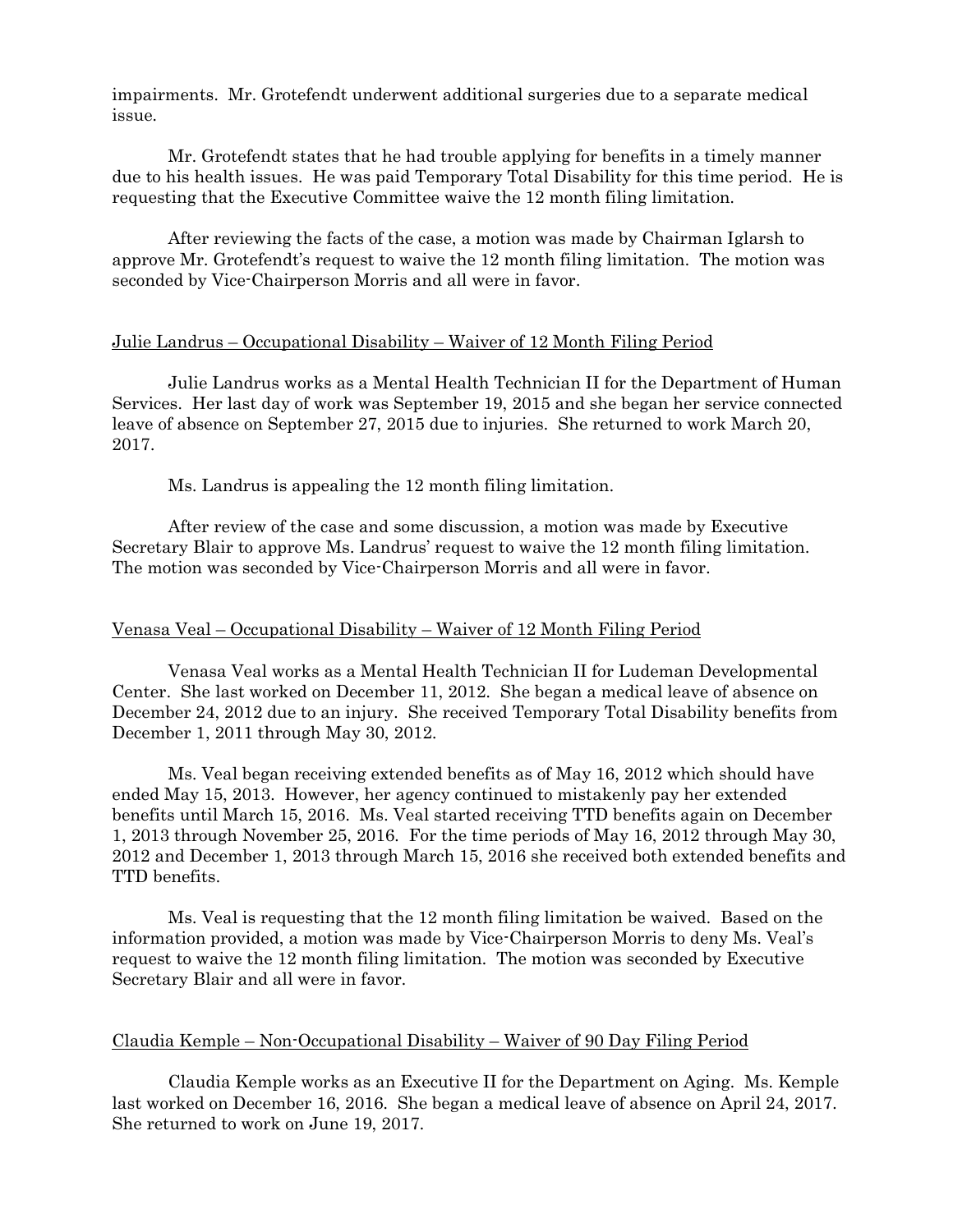Ms. Kemple was born with a condition that was exacerbated during her pregnancy and was taken off work on December 16, 2016. Her baby was born on January 2, 2017, however her condition did not improve. Ms. Kemple underwent surgery related to this condition on April 27, 2017.

Ms. Kemple's agency failed to inform her of the SERS non-occupational disability benefit and she was not made aware of the benefit until a family member informed her. She is requesting that the 90 day filing limitation be waived.

After some discussion, a motion was made by Chairman Iglarsh to approve Ms. Kemple's request to waive the 90 day filing limitation. The motion was seconded by Vice-Chairperson Morris and all were in favor.

### Kelly Moore – Occupational Disability – Waiver of 12 Month Filing Period

Kelly Moore worked as a Correctional Officer for the Department of Corrections. Ms. Moore began receiving workers' compensation benefits on December 27, 2012. TriStar stopped her workers' compensation benefits July 31, 2016 because of non-compliance with her vocational rehabilitation. She has permanent restrictions.

Ms. Moore was assaulted by an inmate and this resulted in four surgeries. Ms. Moore states she did not receive any paperwork concerning an occupational benefit from SERS.

Mr. Moore is requesting that the 12 month filing limitation be waived. Ms. Moore would also be eligible for a temporary disability benefit from SERS as of July 17, 2016.

After reviewing the file, a motion was made by Chairman Iglarsh to approve Ms. Moore's request to waive the 12 month filing limitation. The motion was seconded by Executive Secretary Blair and all were in favor.

### Rosalind Williams – Occupational Disability – Waiver of 12 Month Filing Period

Rosalind Williams works as a Juvenile Justice Agent for the Department of Juvenile Justice. Her last day worked was August 14, 2015. She began a service connected leave of absence on August 25, 2015 due to multiple medical issues. Ms. Williams has not returned to work and is being paid Temporary Total Disability.

Ms. Williams is requesting that the 12 month filing limitation be waived. After review of the case and some discussion, a motion was made by Executive Secretary Blair to approve Ms. Williams' request to waive the 12 month filing limitation. The motion was seconded by Chairman Iglarsh and all were in favor.

### Shelly Cartwright – Non-Occupational Disability – Waiver of 90 Day Filing Period

Shelly Cartwright was removed from payroll on February 10, 2017. Her 90 day window expired May 10, 2017. SERS sent her agency forms on March 27, 2017 and received Ms. Cartwright's application on August 14, 2017. Her medical documentation was received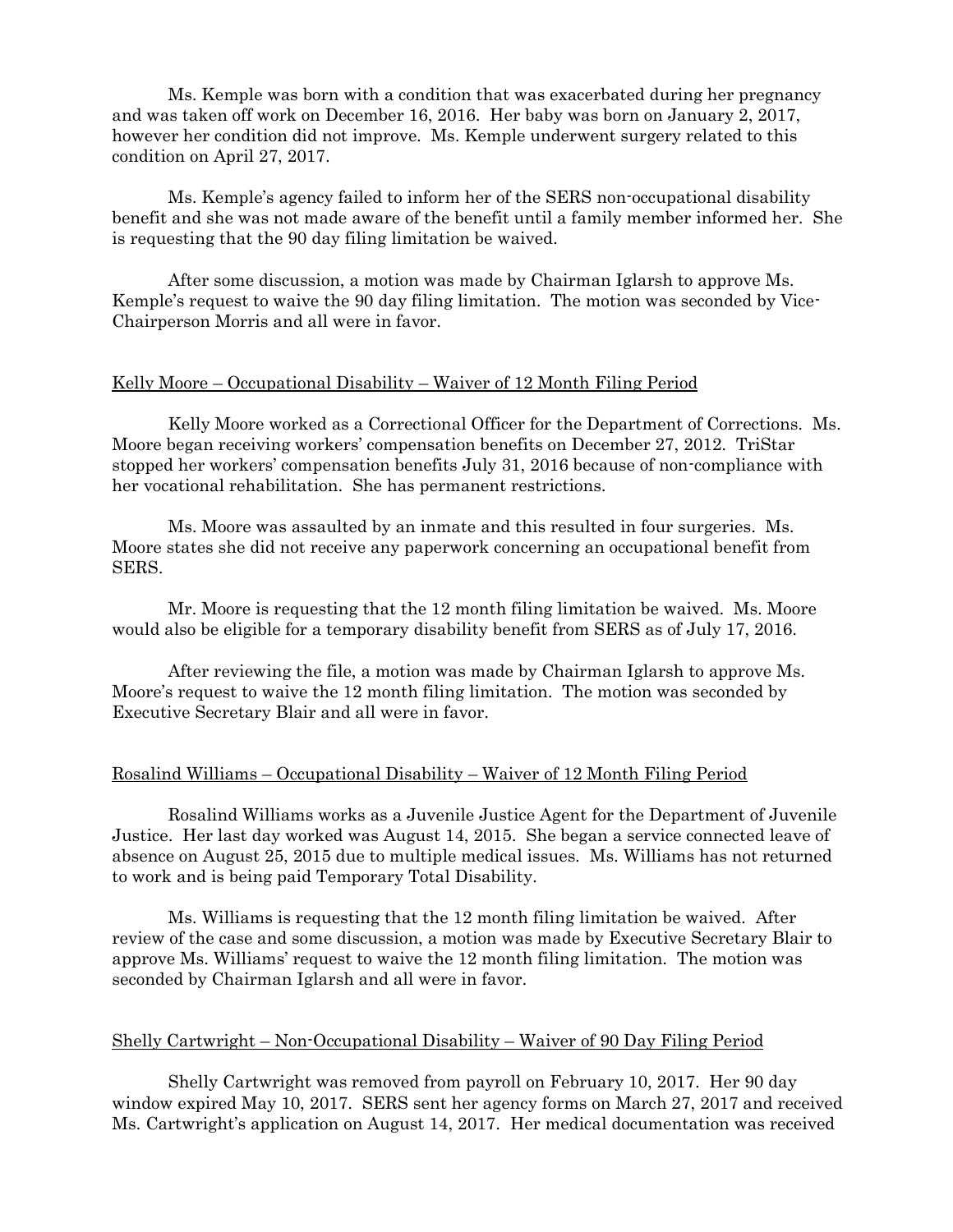April 10, 2017. Ms. Cartwright is appealing the denial of her disability benefits based on the 90 day filing limitation.

After reviewing the facts of the case, a motion was made by Vice-Chairperson Morris to approve Ms. Cartwright's request to waive the 90 day filing limitation. The motion was seconded by Chairman Iglarsh and all were in favor.

## Ruby Payne – Occupational Disability – Waiver of 12 Month Filing Period

Ruby Payne worked as a Corrections Medical Tech for the Department of Corrections. She last worked on March 3, 2012. She began a medical leave of absence on March 11, 2012 due to injuries sustained while responding to a medical emergency at work.

Ms. Payne stated that she did not apply for SERS disability benefits because she was confused about the process. She is requesting that the 12 month filing period be waived.

After reviewing the case and some discussion, a motion was made by Vice-Chairperson Morris to approve Ms. Payne's request to waive the 12 month filing limitation. The motion was seconded by Chairman Iglarsh and all were in favor.

# John Derek Kowalski – Request to Establish Alternative Formula Service Credit – Referred for Recommendation

John Kowalski has requested to establish creditable service for a period of layoff under the alternative formula.

The law allows an employee who was laid-off, but returned to any State employment to establish creditable service for the period of lay off, not to exceed 3 years, provided that (1) the applicant applies for the creditable service within six months after July 27, 2010, and (2) the applicant does not receive credit for that period under any other provisions of this Code.

For service established, the requested employee contributions shall be based on the rate of compensation earned by the employee on the date of returning to employment after the layoff and the contribution rate then in effect.

At the July, 2017 meeting, the Executive Committee voted to uphold the previous denial of Mr. Kowalski's request to establish creditable service for a period of layoff under the alternative formula. Following a personal hearing via telephone at the October, 2017 meeting, the Executive Committee decided to refer the case to the SERS attorney for review and recommendation.

Attorney Bochenek presented recommendation No. 2017-8 to the Committee to deny Mr. Kowalski's request to establish creditable service for a period of layoff under the alternative formula. After some discussion, a motion was made by Chairman Iglarsh to accept Recommendation No. 2017-8. The motion was seconded by Vice-Chairperson Morris and all were in favor.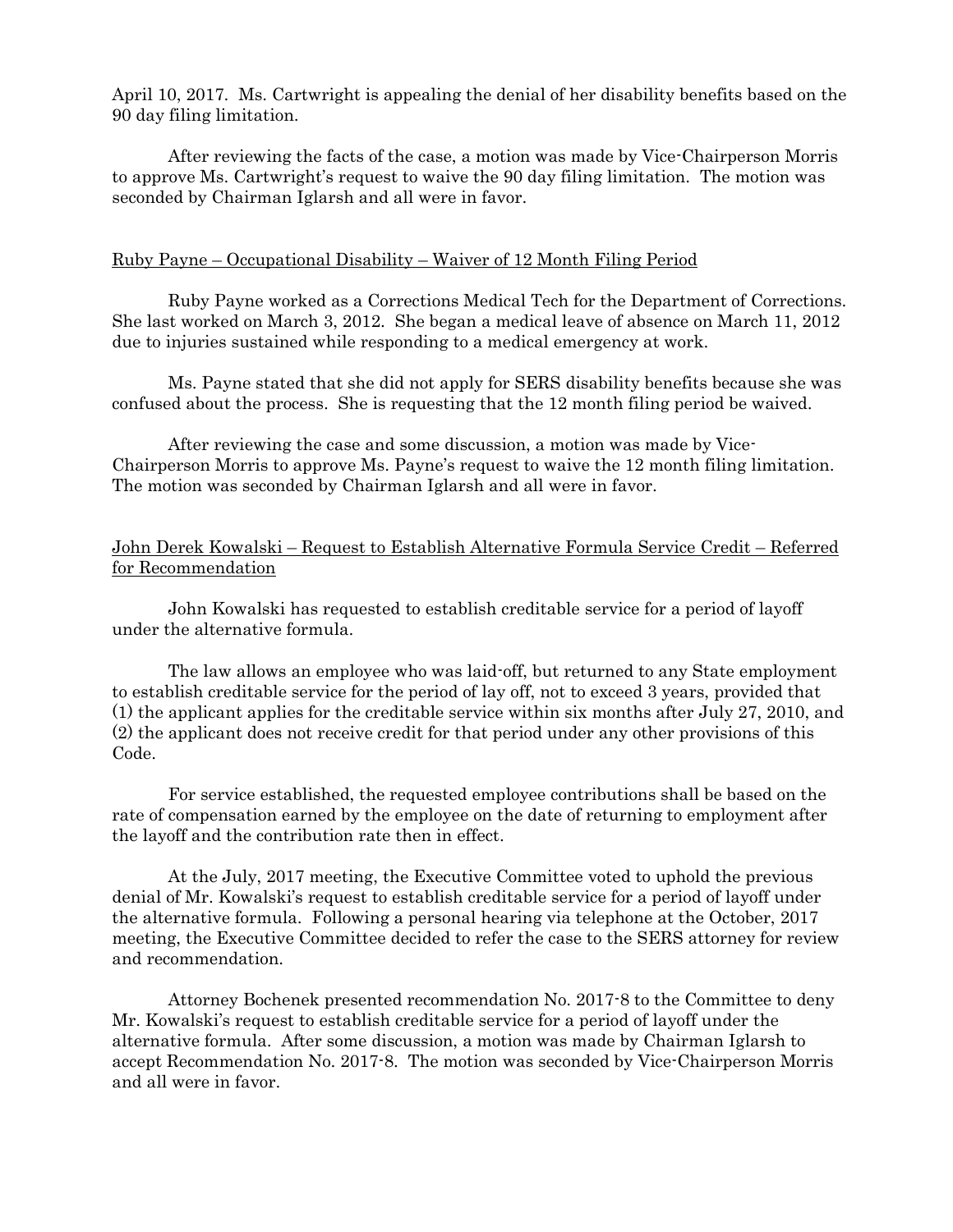## New Business

# Martin Van Kampen – SSA Overpayment and Constitutionality – Personal Hearing – 9:00am Chicago

Martin Van Kampen is an Assistant Attorney General. Mr. Van Kampen has requested a personal hearing. He is appealing the constitutionality of SERS offsetting his Social Security Disability award. If it is determined that SERS can offset his Social Security Disability award, then he is requesting SERS reduce the amount they are recovering for the overpayment. SERS is currently taking half of his gross income.

After hearing the facts of the case and some discussion, the Executive Committee decided to refer the case to SERS Attorney Bochenek for review and recommendation.

# Linda Ingram – Appeal for Retirement Date Effective August 1, 2017

Linda Ingram applied for a retirement annuity to begin on August 1, 2017.

Prior to her retirement, Ms. Ingram contacted her retirement coordinator at the Department of Employment Security and was advised that she was eligible to retire on August 1, 2017. Ms. Ingram was eligible for a reduced retirement at this date, but was only .25 month short of meeting the Rule of 85.

Ms. Ingram is requesting a pension effective date of August 1, 2017 as she was told by her agency that she was eligible to retire on this date.

After discussing the case, a motion was made by Executive Secretary Blair to deny Ms. Ingram's request for a retirement date effective August 1, 2017. The motion was seconded by Vice-Chairperson Morris and all were in favor.

## James Blades – Appeal for Retirement Date Effective September 1, 2017

James Blades applied for a retirement annuity to begin on September 1, 2017.

When his retirement was ready to be processed, it was discovered that he was not eligible to retire on this date. Mr. Blades is under the alternative formula. He is 50 years old with 290.00 months in the alternative formula and 22.25 months in the regular formula. His 40 unpaid sick days add an additional 2.00 months of service credit towards his alternative formula service. He needs 300.00 months under the alternative formula to be eligible. Mr. Blades is 8.00 months short of meeting the eligibility requirements.

Mr. Blades is requesting a pension effective date of September 1, 2017.

After reviewing the facts of the case and some discussion, a motion was made by Executive Secretary Blair to deny Mr. Blades' request for a retirement date effective September 1, 2017. The motion was seconded by Chairman Iglarsh and all were in favor.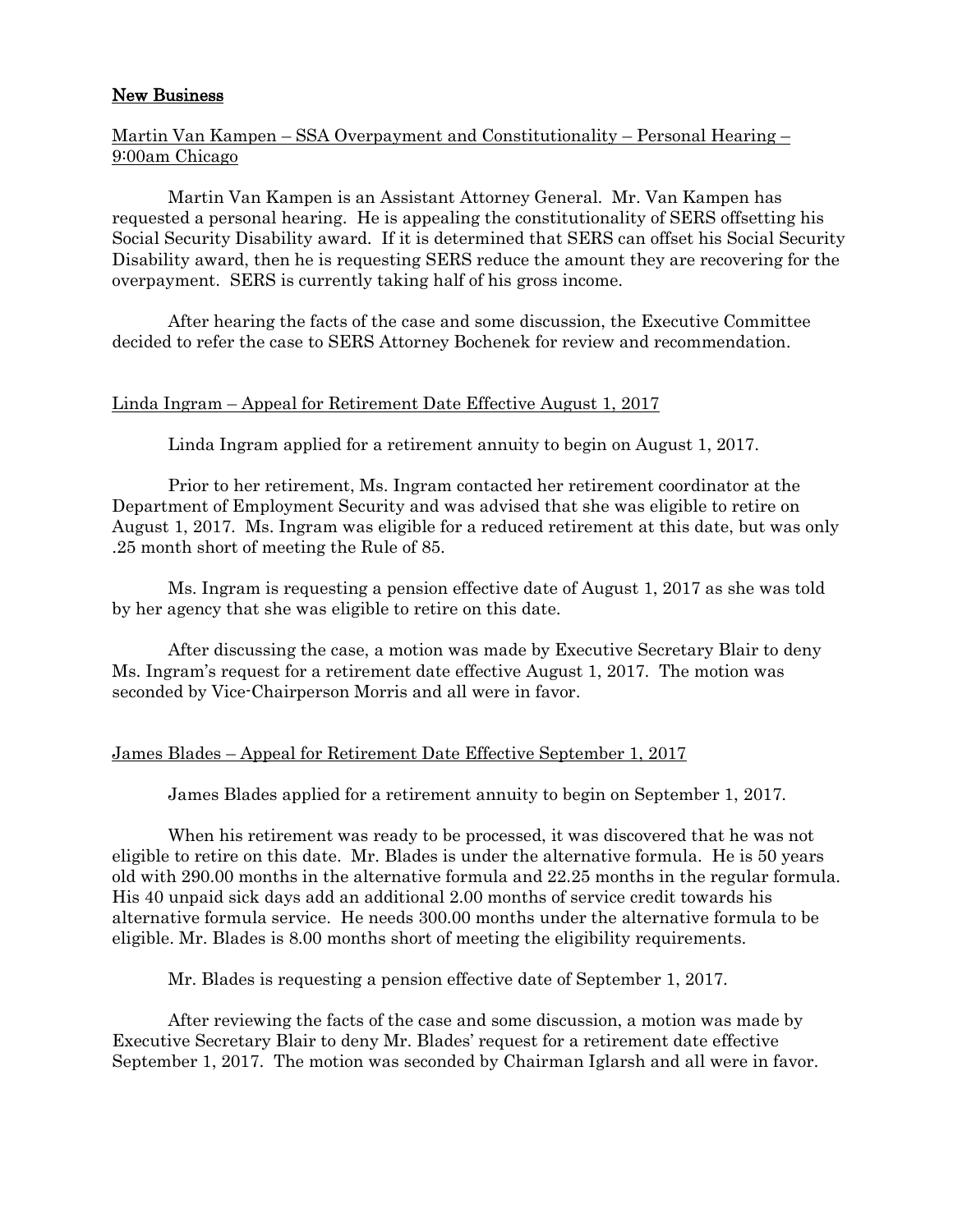# Claude Peper – Request for Reinstatement of Account

Claude Peper's account became eligible for write-off in June, 2017. Contributions in the amount of \$19.72 and .75 month of creditable service were written off.

Mr. Peper died on December 3, 2015. His beneficiaries have submitted applications for the death benefit and death certificates for the member and his primary beneficiary.

The Pension and Death Section is requesting the Executive Committee move to approve reinstatement of this account so a lump sum death benefit can be paid to the surviving beneficiaries.

After some discussion, a motion was made by Vice-Chairperson Morris to approve the request to reinstatement Mr. Peper's account. The motion was seconded by Chairman Iglarsh and all were in favor.

# Valerie Carter – Non-Occupational Disability – Waiver of 90 Day Filing Period

Valerie Carter is appealing the denial of disability based on the 90 day filing limitation. Ms. Carter was removed from payroll September 10, 2016. Her 90 days expired December 8, 2016. The notification came in from the agency October 18, 2016. Her application was received August 4, 2017. Her medical documentation was received June 20, 2017. Ms. Carter returned to work June 19, 2017.

After discussing the facts of the case, a motion was made by Chairman Iglarsh to approve Ms. Carter's request to waive the 90 day filing period. The motion was seconded by Executive Secretary Blair and all were in favor.

# Gilda Alrasheedy – Temporary Disability – Waiver of 12 Month Filing Period

Gilda Alrasheedy is appealing the denial of disability based on the one year filing limitation. She was removed from payroll November 1, 2015. Her one year expired on November 1, 2016. The notification came in from the agency on January 1, 2016. Her application and medical documentation were received September 28, 2017. Ms. Alrasheedy has not returned to work.

After reviewing the facts of the case, a motion was made by Chairman Iglarsh to approve Ms. Alrasheedy's request to waive the 12 month filing period. The motion was seconded by Vice-Chairperson Morris and all were in favor.

## Paula Cobb – Non-Occupational Disability – Waiver of 90 Day Filing Period

Paula Cobb is appealing the denial of disability based on the 90 day filing rule. She was removed from payroll June 17, 2017. Her 90 days expired on September 14, 2017. The notification came in from the agency and SERS sent Ms. Cobb the forms on July 24, 2017. SERS received her application and medical documentation on October 16, 2017. She returned to work July 24, 2017.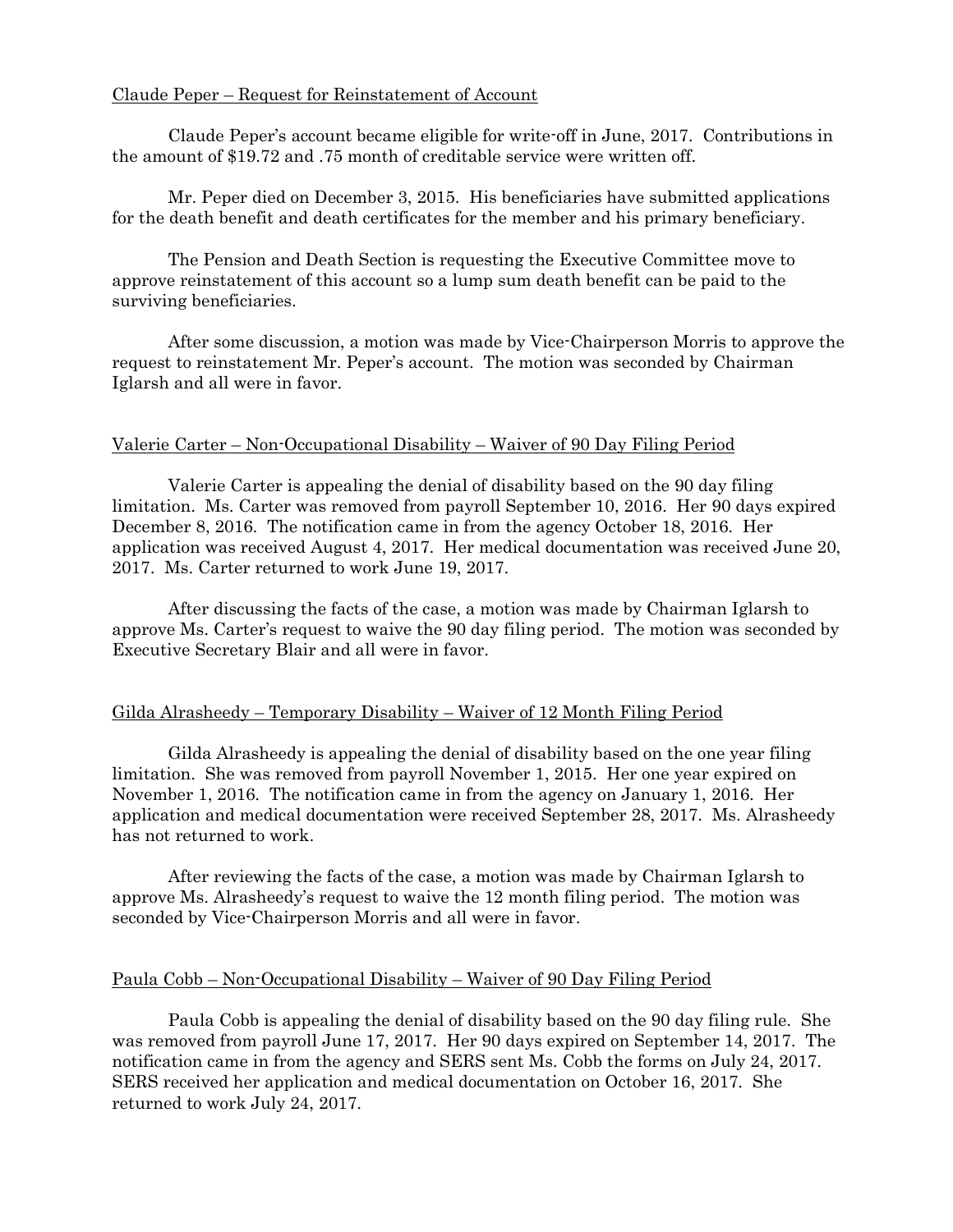After reviewing the case and some discussion, a motion was made by Executive Secretary Blair to approve Ms. Cobb's request to waive the 90 day filing period. The motion was seconded by Chairman Iglarsh and all were in favor.

### Michael Ferguson – Appeal for Retirement Date Effective September 1, 2017

Michael Ferguson applied for a retirement annuity to begin on September 1, 2017.

When his retirement was ready to be processed, it was discovered that he was eligible to retire on this date, but at a reduced rate due to his age. Mr. Ferguson is 5.00 months short of meeting the Rule of 85.

Mr. Ferguson is requesting to purchase his 6.00 month qualifying period and still retire on September 1, 2017.

If this is not allowed, Mr. Ferguson is eligible for a retirement annuity on December 1, 2017 if he is allowed to retain his service credit for his paid sick and vacation days although it will be 91 days from his separation and the limit is 90 days.

After discussing the facts of the case, a motion was made by Chairman Iglarsh to approve Ms. Ferguson's request for a retirement date effective September 1, 2017. The motion was seconded by Vice-Chairperson Morris and all were in favor.

### Kevin Richardson – Request Reduction in SSA Overpayment Repayment Amount

Kevin Richardson was approved for a Non-Occupational disability benefit from SERS effective May 4, 2013.

Mr. Richardson was approved for a retroactive Social Security disability benefit effective January 1, 2017. The retroactive benefit created an overpayment to SERS totaling \$7,288.00 from January 1, 2017 through April 30, 2017.

SERS sent Mr. Richardson a notification letter on May 16, 2017 explaining the calculation of the overpayment and what was due SERS.

As stated in the SERS Board Policy, the Overpayment Section is to deduct half of the gross of any benefit being paid toward an overpayment owed to SERS.

Mr. Richardson is currently receiving a monthly gross benefit of \$1,405.53. SERS began deductions of \$702.00 per month beginning with his July, 2017 benefit. His current overpayment balance is \$4,480.00. Based on current deductions, the overpayment will be paid in seven months.

Mr. Richardson is requesting a reduction in the repayment amount from \$702.00 per month to \$100.00 per month due to expenses. \$100.00 per month would increase the repayment time to 45 months. Mr. Richardson is not eligible for a pension.

After reviewing the case and some discussion, a motion was made by Executive Secretary Blair to deny Mr. Richardson's request to reduce the amount of his SSA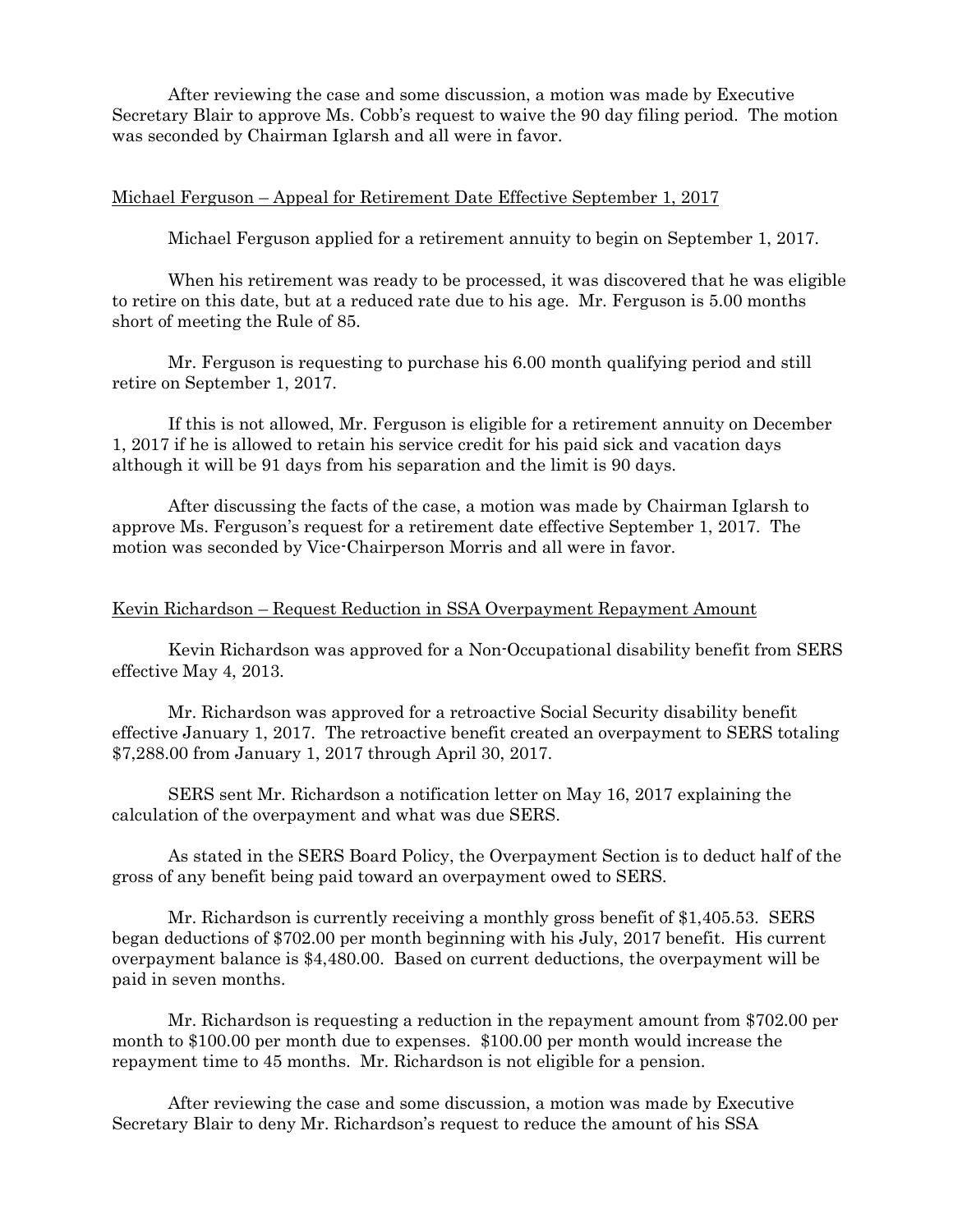overpayment repayment. The motion was seconded by Vice-Chairperson Morris and all were in favor.

## Khalilah Muhammad – Request Reduction in ARCP Overpayment Repayment Amount

Khalilah Muhammad participated in the Alternative Retirement Cancellation Payment (ARCP) that was offered in 2006. This option allowed him to resign state employment and receive payment of double his contributions with double interest. Mr. Muhammad received \$19,536.54.

Public Act 93-0839 states that if an ARCP recipient returns to state employment, the member must repay the ARCP portion of the payout within 60 days of the return to state employment.

Mr. Muhammad returned to state employment August 14, 2017. He was sent a letter on October 3, 2017 requesting repayment of the ARCP portion. Mr. Muhammad's ARCP portion is \$10,932.54 (\$8,604.00 in contributions plus double interest of \$2,328.54).

The current policy in place for repayment of ARCP is based upon the amount owed. Mr. Muhammad owes \$10,932.54. Based on that amount, his payment should be 20% of his gross salary not to exceed five years (60 months/120 pay periods). Based upon this calculation, Mr. Muhammad's required payment would be \$437.70 per pay period and the overpayment would be repaid within 12 months.

Mr. Muhammad is requesting payments of \$40.00. He is not eligible for a pension. After reviewing the facts of the case, a motion was made by Executive Secretary Blair to deny Mr. Muhammad's request to reduce his ARCP overpayment repayment amount. The motion was seconded by Chairman Iglarsh and all were in favor.

# Ineligible Survivors – SERS Pension and Death Section Request for Termination of Benefits

Through an audit of survivor annuities, it was discovered that SERS was paying several spouses a monthly benefit although the member had received the survivor contribution refund at the time of retirement.

Letters were mailed to the survivors informing them of the situation and providing the appeal process. No appeals have been received at this time.

The Pension and Death Claims Section is requesting approval to terminate these survivor benefits.

After some discussion, a motion was made by Chairman Iglarsh to approve termination of the survivor benefits for ineligible survivors. The motion was seconded by Vice-Chairperson Morris and all were in favor.

# Cherryl Walker – Request Reduction in SSA Overpayment Repayment Amount

Cherryl Walker was approved for a Non-Occupational benefit from SERS effective October 18, 2015.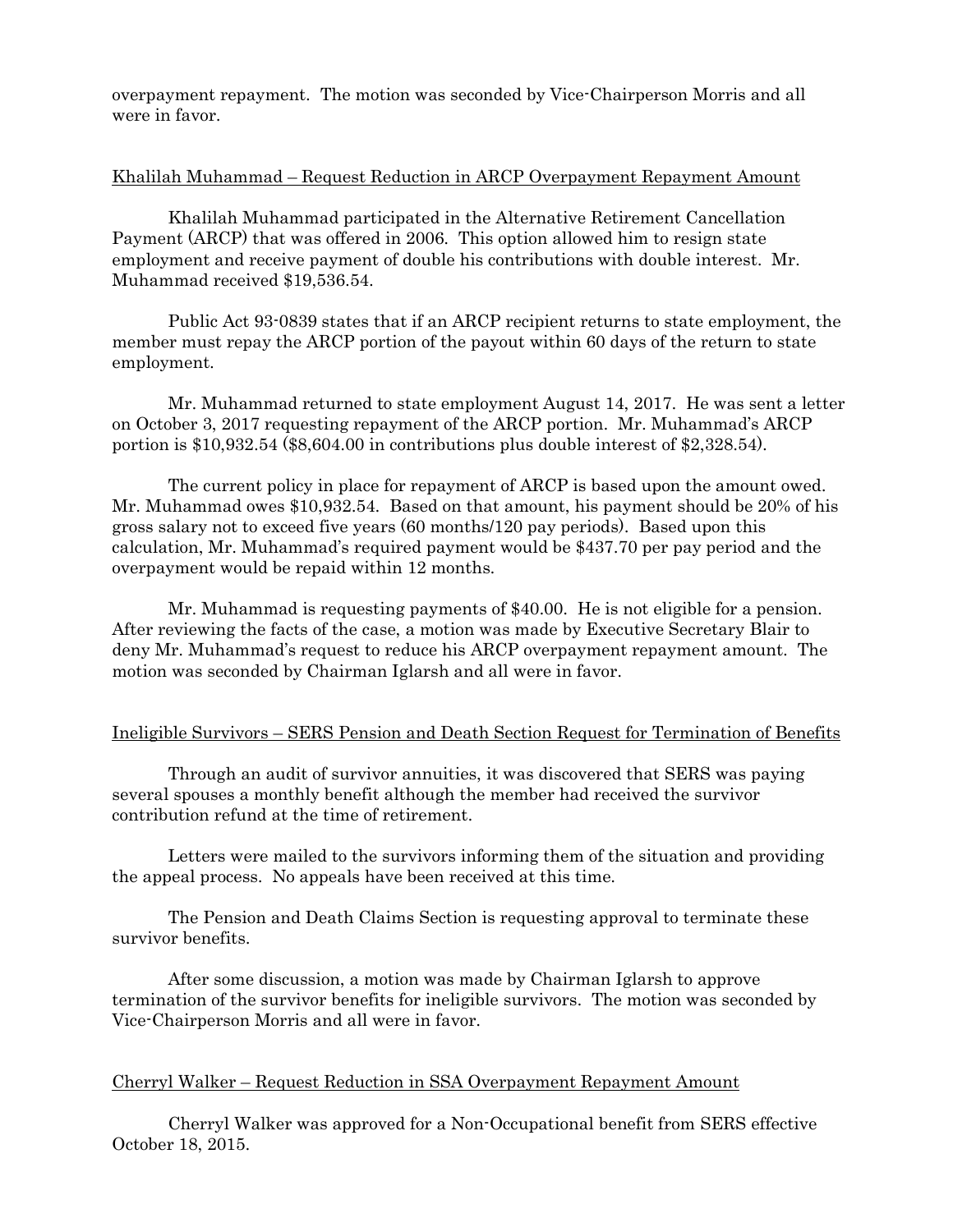Ms. Walker was approved for a retroactive Social Security disability benefit effective March 1, 2016. The retroactive benefit created an overpayment from SERS totaling \$16,986.00 from March 1, 2016 through February 28, 2017.

SERS sent the member a notification letter on September 21, 2017 explaining the calculation of the overpayment and what was due SERS.

Ms. Walker paid SERS \$12,766.50 and the check is in the process of clearing the bank. Once the check clears, it will be applied to the overpayment, reducing the balance to \$4,219.50. Ms. Walker opted to have federal tax deducted from her award which created her overpayment.

As stated in the SERS Board Policy, the Overpayment Section is to deduct half the gross of any benefit being paid toward an overpayment owed to SERS.

Ms. Walker retired November 1, 2017 with an estimated gross pension of \$1,557.07 per month. Monthly deductions of \$83.65 federal tax, \$143.00 for state health and dental and \$778.54 for the repayment of the overpaid benefits will reduce her monthly check to \$551.88.

Due to expenses, Ms. Walker is appealing to reduce her monthly overpayment deduction from \$778.54 which would repay the balance in six months, to \$400.00 which would repay the balance in eleven months.

After discussing the facts of the case, a motion was made by Executive Secretary Blair to approve Ms. Walker's request to reduce her SSA overpayment repayment. The motion was seconded by Vice-Chairperson Morris and carried with Chairman Iglarsh recusing himself due to association with Ms. Walker.

### Marvin Harrison – Request Reduction in SSA Overpayment Repayment Amount

Marvin Harrison was approved for a Non-Occupational disability benefit from SERS effective June 11, 2014.

Mr. Harrison was approved for a retroactive Social Security disability benefit effective June 1, 2015. The retroactive benefit created an overpayment to SERS totaling \$51,122.00 from June 1, 2016 through July 31, 2017.

SERS sent the member a notification letter on August 24, 2017 explaining the calculation of the overpayment and what was due SERS.

As stated in the SERS Board Policy, the Overpayment Section is to deduct half the gross of any benefit being paid toward an overpayment owed to SERS. Due to his child support deduction, half of the gross of \$1,092.62 per month was reduced to \$830.62 per month.

Mr. Harrison is currently receiving a monthly gross benefit of \$2,185.23. SERS began deductions of \$830.62 per month beginning with his October, 2017 check. His current overpayment balance is \$50,291.38. Based on current deductions, the overpayment will be paid in 62 months.